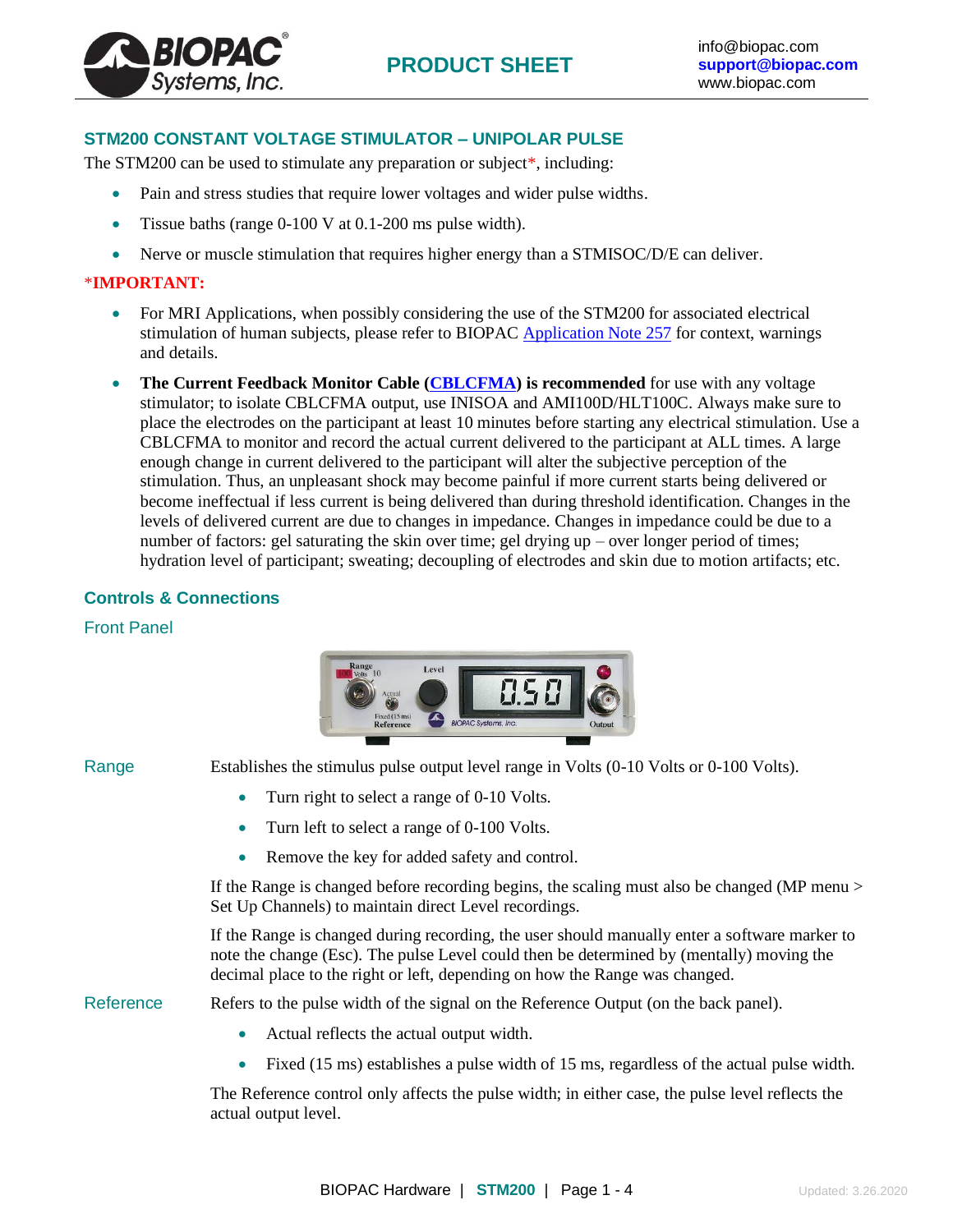

- Level Level is used in conjunction with Range to set the stimulus pulse output level. Turn the Level control (right to increase, left to decrease) to establish the desired Level, as indicated on the digital display.
- Output Standard BNC connector to output the stimulus pulse to external electrodes or other devices.
- LCD light The red LCD is activated when the DC adapter is plugged in and the power switch on the back panel is turned ON, and flashes when the stimulus pulse is active.

### **Back Panel**



Power Rocker switch for turning the STM200 power ON and OFF.

- Fuse If the fuse blows and must be replaced, use a screwdriver to open (counterclockwise) and close (clockwise) the fuse cap.
- DC Input Socket for DC adapter (AC300A or equivalent).
- Trigger This cable terminates in a 3.5 mm mono plug for connection to the UIM100C Analog Output 0 or the STM100C 50 ohm output.
- Manual Test Used to diagnose problems with the STM200 stimulator unit. With Trigger cable disconnected, press the Manual Test button to initiate a stimulus with a fixed pulse width of 1 millisecond.
- Reference Out This output cable terminates in an RJ-11 plug for connection to the AMI100D/HLT100C. The cable reports the stimulator marker pulse to the MP System, via the channel it is connected to. A marker pulse will be generated each time the stimulator generates a pulse. The front panel Reference switch determines the marker amplitude:
	- Actual varies between 0-1 V and maps to 0-100 V or 0-10 V
	- Fixed is 15 ms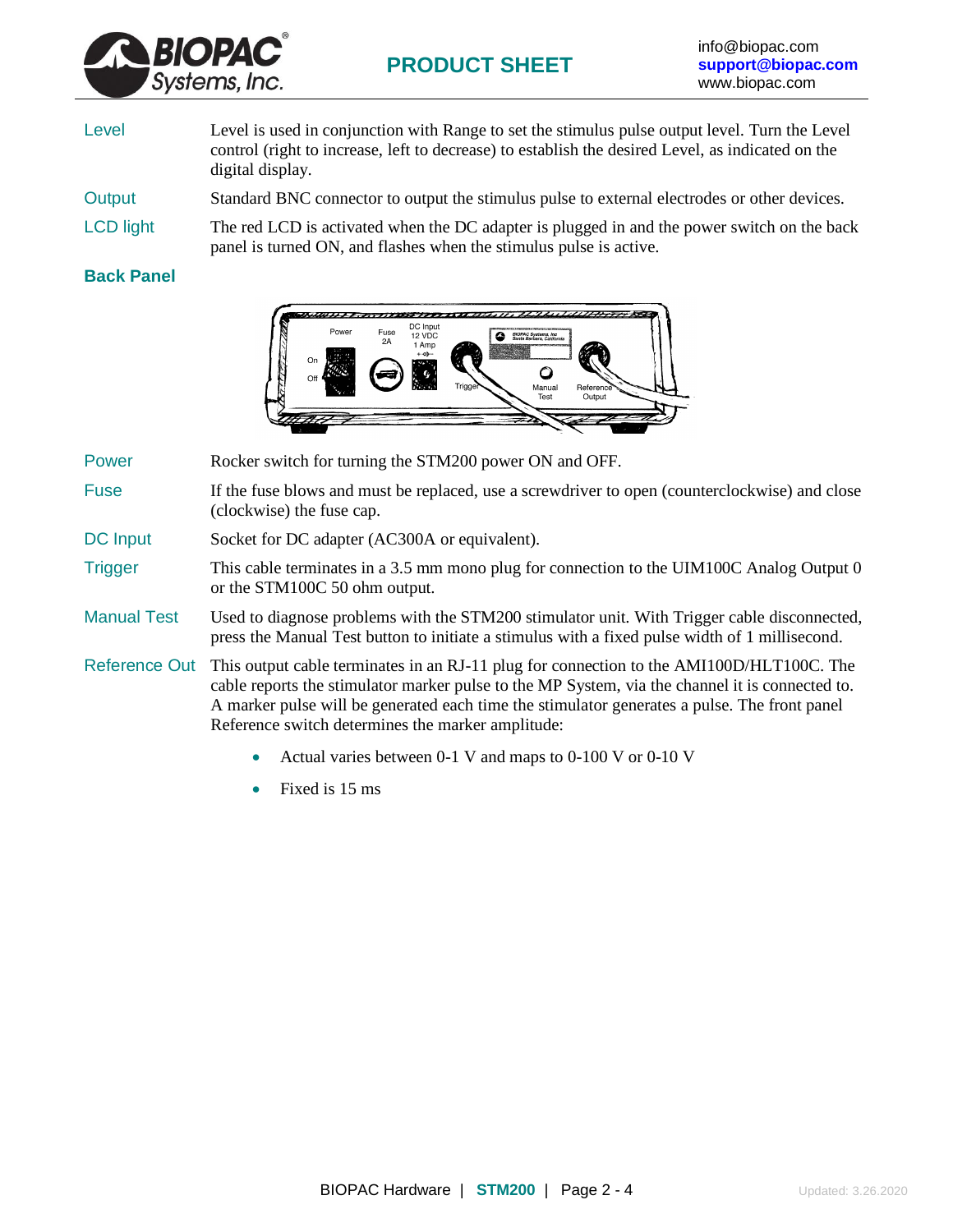

## **Software Setup**

The stimulation waveform may be created using stimulator setup (MP menu > Set Up Stimulator or MP Menu  $>$  Set Up Data Acquisition  $>$ Stimulator). The output waveform should be designed so that it has

- One or more pulses
- Baseline of 0 V
- Pulse amplitude of 5 V
- Pulse length from 0.1 ms to 200 ms
- Related pulse duty cycle should not normally exceed 10%; higher duty cycles are supportable in certain circumstances.

| <b>Hardware Settings for 'No Hardware'</b>                                |                                                                                                                                                                                                                                                                                                                                                                                                                                                                                                                                                                                                                                                                                                                                                                                                                                                       | $-10x$                 |
|---------------------------------------------------------------------------|-------------------------------------------------------------------------------------------------------------------------------------------------------------------------------------------------------------------------------------------------------------------------------------------------------------------------------------------------------------------------------------------------------------------------------------------------------------------------------------------------------------------------------------------------------------------------------------------------------------------------------------------------------------------------------------------------------------------------------------------------------------------------------------------------------------------------------------------------------|------------------------|
| Channels<br>Length/Rate<br>Stimulator<br><b>Trigger</b><br>Sound Feedback | Analog Output 0 x<br>Analog Output 1<br>10.000000<br>$\mathbf{u}$<br>11<br>Out 0<br>Analog<br>$\Lambda$<br>$-10,000000$<br>4096.0000<br>$\Omega$<br>msec<br>End of stimulus<br>Start of acquisition<br>Duration: Output once<br>$\overline{\phantom{a}}$<br>$\blacksquare$<br>Stimulator sample rate:<br>200<br>samples/sec<br>$\equiv$ Segment configuration<br>Seg #1Level 0.000000<br>Seg #1 Width 1000.000000<br>Volts<br>msec<br>Seg #2 Level 5.000000<br>Seg #2 Width 1000.000000<br>Volts<br>msec<br>Seg #3 Level 0.000000<br>Seg #3 Width 1000.000000<br>Volts<br>msec<br>Seg #4Level -5.000000<br>Seg #4 Width 1000.000000<br>Volts<br>msec<br>Seg #5 Level 0.000000<br>Seg #5 Width 96.000000<br>Volts<br>msec<br>$-T$ iming<br>C Output stimulus when "Start" button is pressed<br>C Wait until trigger is detected before starting output | <b>RESET</b><br>И<br>꿃 |
|                                                                           | C Use manual stimulator control<br>Analog Output 0: Off<br><b>On</b><br>of  <br>Analog Output 1: Off On                                                                                                                                                                                                                                                                                                                                                                                                                                                                                                                                                                                                                                                                                                                                               |                        |
|                                                                           | Save as Graph Template                                                                                                                                                                                                                                                                                                                                                                                                                                                                                                                                                                                                                                                                                                                                                                                                                                | Close                  |

# **Calibration**

The "Reference Output" signal should be calibrated to optimize results.

1. With the STM200 connected and ON, turn the Level control counter-clockwise until the display reads 0 (or as close to 0 as possible).

Setup...

2. MP > Set Up Data Acquisition > Channels > View by Channels and click the Setup button for the stimulator channel.

| <b>Channels</b>           |        |                  |             |
|---------------------------|--------|------------------|-------------|
| Length/Rate               | Analog | Digital          | Calculation |
| Stimulator                |        |                  |             |
| Trigger<br>Sound Feedback |        | View by Channels |             |

3. Press **Cal 1** to get the signal representing 0 V out of the stimulator.

| . .<br>ຼ<br>AcqKnowledge - Scaling analog channel | AcqKnowledge - Scaling analog channel |  |  |
|---------------------------------------------------|---------------------------------------|--|--|
| Channel A4 scaling:                               | Channel A4 scaling:                   |  |  |
| -Channel A4 scaling:                              | - Channel A4 scaling:                 |  |  |
| Input volts                                       | Input volts                           |  |  |
| Map value                                         | Map value                             |  |  |
| 0.255                                             | 0.255                                 |  |  |
| Cal $1$                                           | Cal 1                                 |  |  |
| 0                                                 | I٥                                    |  |  |
| Cal $2$                                           | 50.255                                |  |  |
| 50                                                | Cal <sub>2</sub>                      |  |  |
| 100                                               | 100                                   |  |  |
| Units label:                                      | Units label:                          |  |  |
| <b>Volts</b>                                      | Volts                                 |  |  |

- 4. Add the Input value found with Cal 1 to the Input Value displayed for **Cal 2**.
	- For example, if "Cal 1" is pressed and returns an Input Value of .255 V, .255 V should be added to the existing 50 V and manually entered as the total value of 50.255 V for Cal 2 Input Value.
	- *Note* Even if the Cal 1 Input Value is negative, it must still be "added" to the number for Cal 2 (which essentially subtracts it) to arrive at the proper value.
- 5. Click **OK** to close out of the Scaling window.
- *Optional*: Click **Save as Graph Template** to save these new scale settings. As long as neither the MP unit nor stimulator changes, the calibration should not need to be repeated.
	- 6. Close out of the Setup window.